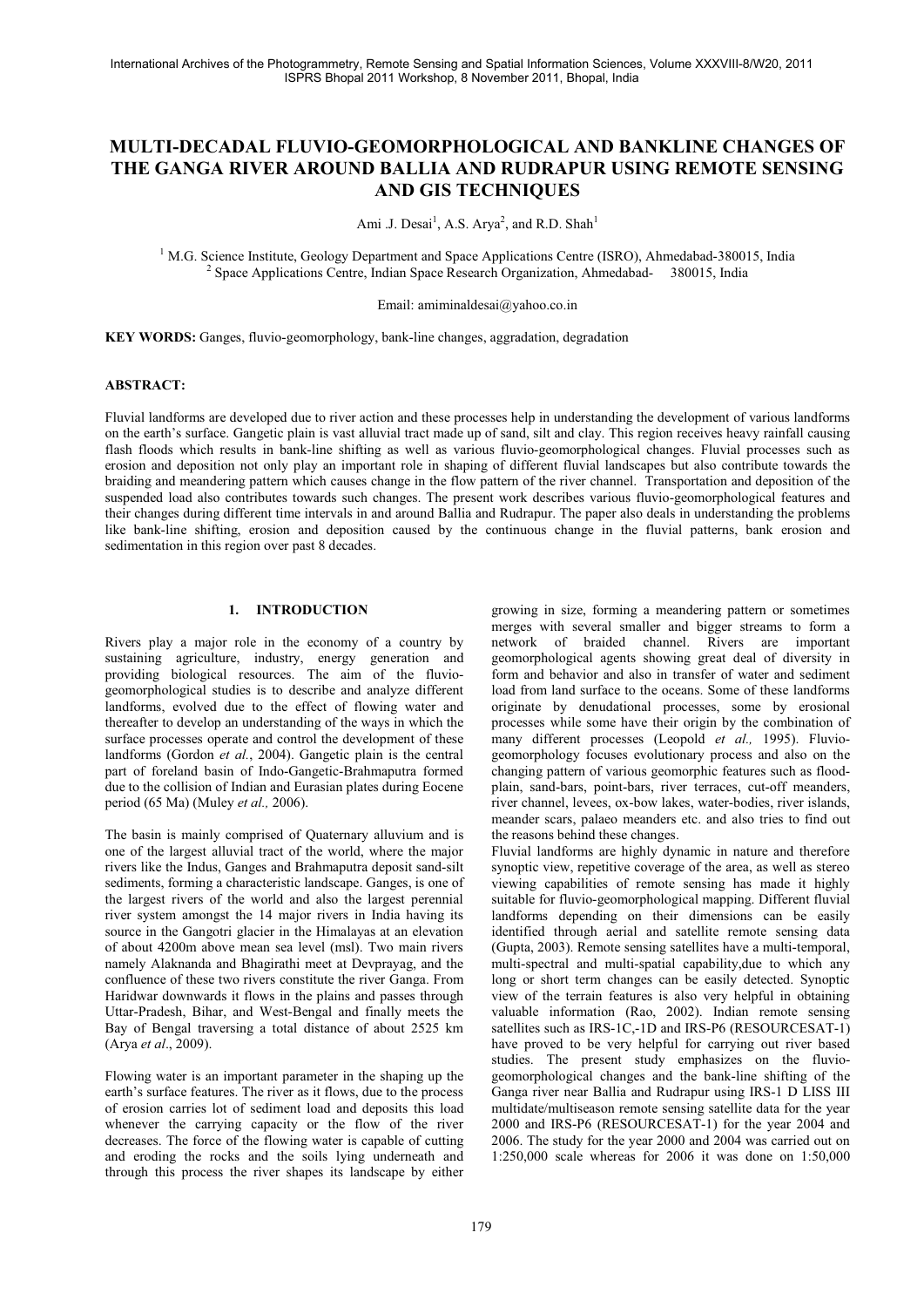International Archives of the Photogrammetry, Remote Sensing and Spatial Information Sciences, Volume XXXVIII-8/W20, 2011 ISPRS Bhopal 2011 Workshop, 8 November 2011, Bhopal, India

ISPRS Archives XXXVIII- 8/W20; Workshop Proceedings: Earth Observation for Terrestrial Ecosystems

scale. The comparative study was carried out using topographical maps.

### **2. OBJECTIVES**

The main aim of the present study was to map and observe changes in bank-line, various fluvio-geomorphological features and estimation of erosion and deposition using multi-temporal satellite data over a period of around about 8 decades

#### **3. STUDY AREA**

Bihar is one of the most important places of East India and the most striking feature about Bihar is its network of river in which the Ganges is the most dominant one and is later joined by mighty tributaries like the Gandak, the Ghaghara, the Kosi, the Sone, the Punpun etc. Climatically, it experiences continental type of climate. The present study was confined from West of Ballia to the East of Chhapra covering Rudrapur. The entire region actually falls as part of U.P. - Bihar border. The Ganga river in this region exhibits a great deal of dynamicity thereby showing a continuous change in the river morphology as well as bank-line stability. The location map of the study area showing the river water course in that region is given in fig 1.

The latitude and longitude are as follows: Latitude: 25°0° N to 26°0° N; Longitude: 84°0° E to 85°0° E



Figure 1: Location map of the study area

#### **4. DATA USED**

Digital multidate/multiseason IRS-1D LISS III satellite data for the year 2000 and RESOURCESAT P6 LISS III data for the year 2004 and 2006 both having a spatial resolution of 23.5 mt were used to carry out the present study. The Survey of India (SOI) topographical maps of the year 1963 to1976 were used as the base reference maps. The specifications of the data used are given in table 1.

| Sr.<br>No      | Maps used and image<br>acquisition date and season | Year  | Satellite | Sensor<br>and<br>resolution |
|----------------|----------------------------------------------------|-------|-----------|-----------------------------|
|                |                                                    |       |           |                             |
|                | Topographic maps (base)                            | 1963- |           |                             |
|                | reference maps)                                    | 1976  |           |                             |
| $\mathfrak{D}$ | 21mar00,15apr00 (pre-                              | 2000  | $IRS-1D$  | <b>LISS</b>                 |
|                | monsoon)/26nov00,21dec00                           |       |           | III/23.5                    |
|                | (post-monsoon)                                     |       |           | mt                          |
| $\mathbf{3}$   | $22$ apr $04$ (pre-                                | 2004  | $IRS-P6$  | <b>LISS</b>                 |
|                | monsoon)/24nov04,18dec04                           |       |           | III/23.5                    |
|                | (post-monsoon)                                     |       |           | mt                          |
| 4              | $19$ /mar/06 (pre-monsoon)                         | 2006  | $IRS-P6$  | <b>LISS</b>                 |
|                | 14/nov/06<br>(post-                                |       |           | III/23.5                    |
|                | monsoon)24/mar/06<br>(pre-                         |       |           | mt                          |

| monsoon)                          |  |  |
|-----------------------------------|--|--|
| $13/\text{dec}/06$ (post-monsoon) |  |  |

#### **5. METHODOLOGY**

For carrying out the interpretation of various fluviogeomorphological features and to understand the river behavior, a comparative study was carried out using multidate/multiseason IRS satellite data and GIS. First of all, in order to minimize the errors in mapping, registration of the satellite data was carried out with reference to the ground coordinates of the topographic maps. The topographic maps were taken as the base reference and the database was generated representing different fluvial features. Various linear features such as roads, railway and settlements were also demarcated. Different thematic layers such as river channel, river bank-line, flood-plain, point-bars, sand-bars, palaeo-meanders, levees, river islands, water-bodies and ox-bow lakes were demarcated on the 2000, 2004 and 2006 satellite data using ERDAS, 8.5 image processing software. All these layers were then compiled to form fluvio-geomorphological map on 1:250,000 scale for the year 2000 and 2004 and on 1:50,000 scale for the year 2006. Different parameters such as river pattern, shift in the river channel, length of the river bank, length of the surface water channel, surface water area of the river, area of the floodplains, sand-bar area, width of the river and the area of the island were calculated for both pre-monsoon as well as postmonsoon data. This was followed by the integration of fluviogeomorphological data interpreted using the satellite data. The river channel changes and the morphological changes were studied by comparing and superimposing the SOI topographical maps and the satellite images.

## **6. RESULTS AND DISCUSSION**

The results regarding the bank-line changes, amount of erosion/deposition and fluvio-geomorphological changes obtained from the study are discussed below:

#### **6.1 Bankline changes**

Detailed mapping of the water course and river banks in this region on SOI maps and the post-monsoon IRS satellite data of 2000, 2004 and 2006 showed prominent, distinct shifting at various locations between the years 1963-'76 to 2006 as shown in fig 2. The shift is mainly in the South and South-East and North and North-West direction. Near Ballia, the shift is mainly in the Southern direction by around 1-3 km, whereas towards little West of Ballia the river shows a Northward shift. Again near Dumraon, the river shows a prominent change towards the South and South-East direction. Maximum change has been observed near Rudrapur where the river has showed a major shift of around 3-5 km in the Southern and the Eastern direction. Moving towards East from Rudrapur, near Chhapra and West of Chhapra the river shows shifting towards the Southern direction. Overall it can be said that the region has undergone a major bank-line change ranging from 1-5 km and the shift direction is mainly in the South and Southeast.

#### **6.2 Erosion and deposition along both the bank-lines**

A detailed mapping regarding the area under aggradation and degradation showed that both the bank-lines in this region has undergone aggradation as well as degradation with a varying amount. From fig 3, it can be seen that the Northern or the left bank has undergone much more aggradation then degradation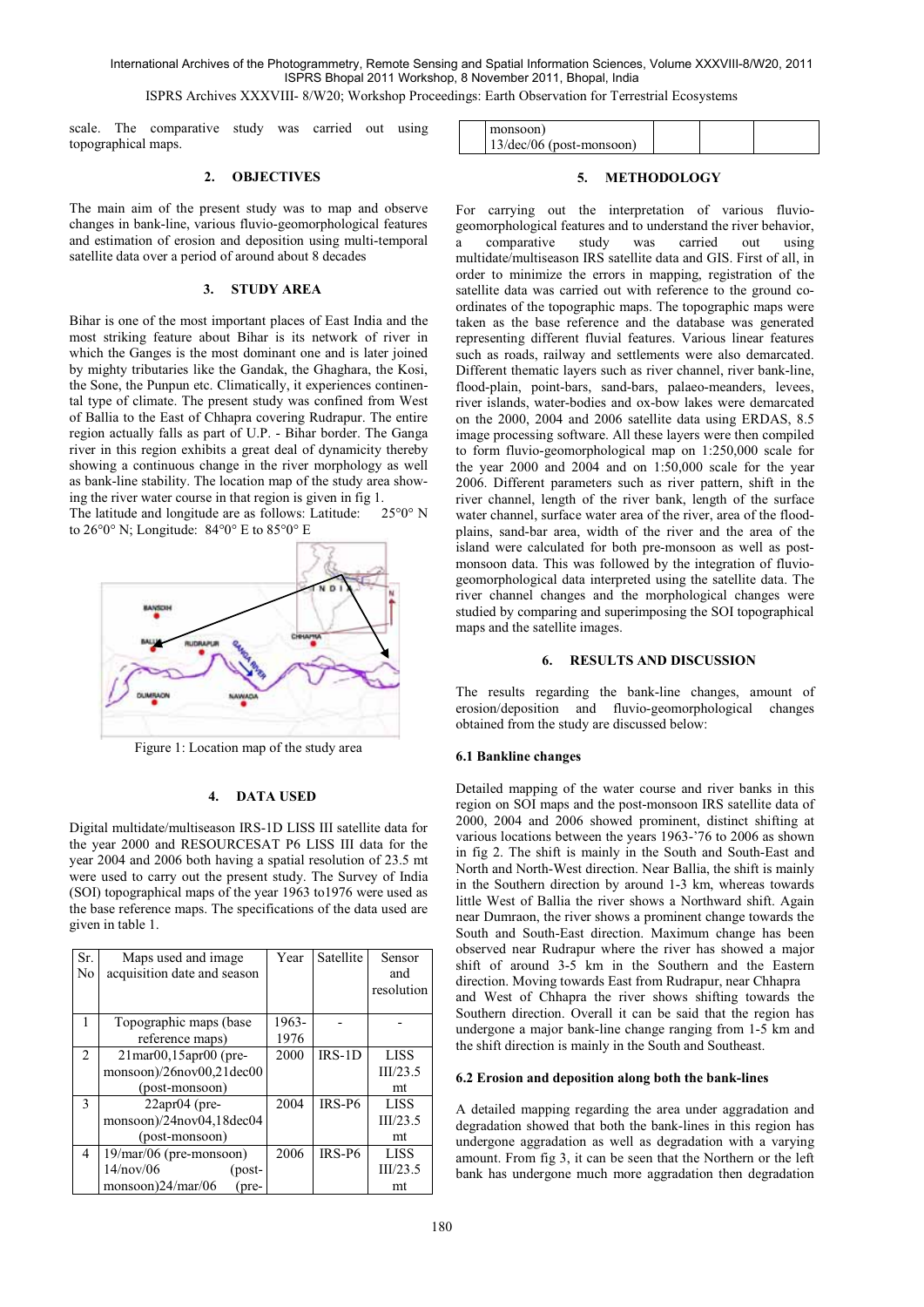International Archives of the Photogrammetry, Remote Sensing and Spatial Information Sciences, Volume XXXVIII-8/W20, 2011 ISPRS Bhopal 2011 Workshop, 8 November 2011, Bhopal, India

ISPRS Archives XXXVIII- 8/W20; Workshop Proceedings: Earth Observation for Terrestrial Ecosystems

which indicates the shrinking of the river bed whereas conversely the Southern bank shows much more degradation then aggradation which indicates the widening of the river bed. Amount of sediment deposition is much higher near Ballia and Rudrapur where the shifting of the bank-lines towards the Southern direction is also very prominent. The region near Ballia and Rudrapur has shown more aggradation then degradation on both the banks. On the Southern bank near Dumraon, the river has undergone erosion as well as deposition and the shifting of the river channel has occurred mainly in the East and South-East direction. Near Nawada, the Southern bank shows very prominent degradation and the Northern bank has also comparatively undergone more degradation then aggradation.

#### **6.3 Fluvio-geomorphological changes**

Various fluvio-geomorphological were interpreted from the IRS data. Presence of ox-bow lakes and numerous water-bodies near Dumraon and Nawada suggest and indicate the remnants of the old Ganga river course refer fig 4 (a-g). Near Rudrapur, the river channel shows a sharp meandering pattern refer fig 5(a). This pattern is also seen during 1963-'76 but it is less prominent then compared to 2000 2004 and 2006. Such sharp meandering pattern suggests that the river may be controlled by some basement structure like fault or fracture in that region. The river shows braided pattern at places near Ballia and West of Ballia, which is prominently visible in 2000, 2004 and 2006 whereas it is less prominent during 1963-'76. Near Chhapra and East of Chhapra this pattern is seen throughout all the years. A detailed statistical data of different parameters such as length of river bank, area of sand-bars, flood-plain, islands, width of the river bank, surface water area of the river, type of river pattern etc was calculated and studied. From this a comparative study was carried out from which the amount of changes occurred were studied and a complete past and present fluvial scenario was established. For details refer table (1&2).

## **7. CONCLUSIONS**

- The present study showed prominent changes in river bank-line as well as various fluvial features. It showed great deal of variation in direction, dimension and magnitude. Presence of ox-bow lakes near Dumraon and Nawada as well as the presence of numerous small and large water-bodies suggest and indicate the remnants of the old Ganga river course.
- The shifting of the river channel in this region is mainly due to the erosional and depositional processes of the river. The overall direction of shifting is in the South and South-East direction.
- Near Rudrapur the river channel shows a sharp meandering pattern which suggests that the river may be controlled by some basement structure like fault or fracture in that region.
- The river shows braided pattern at places near Ballia and West of Ballia. This type of pattern usually suggests that the river channel is incapable of carrying any further sediment load.
- The region shows prominent shifting at various locations. Near Ballia, the shift is around 1-3 km, whereas maximum shift in this region was found near Rudrapur by about 3-5 km in the Southern and Eastern direction.
- Northern bank has undergone much more aggradation then degradation which indicate shrinking of the river bed whereas the Southern bank shows much more degradation then aggradation which indicate widening of the river bed. Amount of erosion and deposition near Ballia in 2006 was estimated to be 23.0 sq km and 56.0 sq km whereas near Rudrapur the amount of erosion and deposition was 29.0 sq km and 82.0 sq km respectively.

| Sr             | Features                        | Observations from pre-monsoon                             |                | Observations from post-           |                |
|----------------|---------------------------------|-----------------------------------------------------------|----------------|-----------------------------------|----------------|
| no             | (region covering regions in and | satellite data                                            |                | monsoon satellite data            |                |
|                | around Ballia and Rudrapur)     | 2000                                                      | 2000           | 2004 pre-                         | 2004 post-     |
|                |                                 | pre-monsoon                                               | post-monsoon   | monsoon data                      | monsoon data   |
|                |                                 | data                                                      | data           |                                   |                |
| $\mathbf{1}$   | Geomorphological                | River with water, sandbars,                               |                | River with water, sandbars,       |                |
|                | features                        | island, agriculture,                                      |                | island, agriculture,              |                |
|                |                                 | water bodies, flood plain, ox-                            |                | water bodies, flood plain, ox-    |                |
|                |                                 | bow lakes                                                 |                | bow lakes                         |                |
| $\mathfrak{D}$ | River pattern                   | <b>Braided</b><br><b>Braided</b><br>complex<br>and<br>and |                | complex                           |                |
|                |                                 | asymmetrical meandering                                   |                | asymmetrical meandering           |                |
|                |                                 |                                                           |                |                                   |                |
| 3              | Shifting of the river           | Distinct up to 1-2 km in Ballia                           |                | Distinct up to 1-2.5 km in Ballia |                |
|                | Channel                         | and 1-3 km in Rudrapur                                    |                | and 2-4 km in Rudrapur            |                |
|                |                                 |                                                           |                |                                   |                |
| $\overline{4}$ | Length of the river bank        | 134.00 km                                                 |                |                                   |                |
|                |                                 |                                                           |                |                                   |                |
| 5              | Surface water area of the river | $100.00$ sq km                                            | $150.00$ sq km | 87.00 sq km                       | $121.00$ sq km |
|                |                                 |                                                           |                |                                   |                |
| 6              | Area of the sandbars            | 183.00 sq km                                              | $165.00$ sq km | $152$ sq km                       | 147.00 sq km   |
| $\overline{7}$ | Area of the flood plain         | 710.00 sq km                                              | 751.00 sq km   | 708.00 sq km                      | 760.00 sq km   |
|                |                                 |                                                           |                |                                   |                |
| 8              | Width of the river              | From 1.0 km                                               | From 1.0 km    | From 0.8 km                       | From 0.8 km    |
|                |                                 | to 9.0 km                                                 | to 9.5 km      | to 9.4 km                         | to 10.3 km     |
| 9              | Area of the island              | 91.00 sq km                                               | 92.00 sq km    | 118.00 sq km                      | 131.00 sq km   |

Table 1: Fluvial changes during 2000 and 2004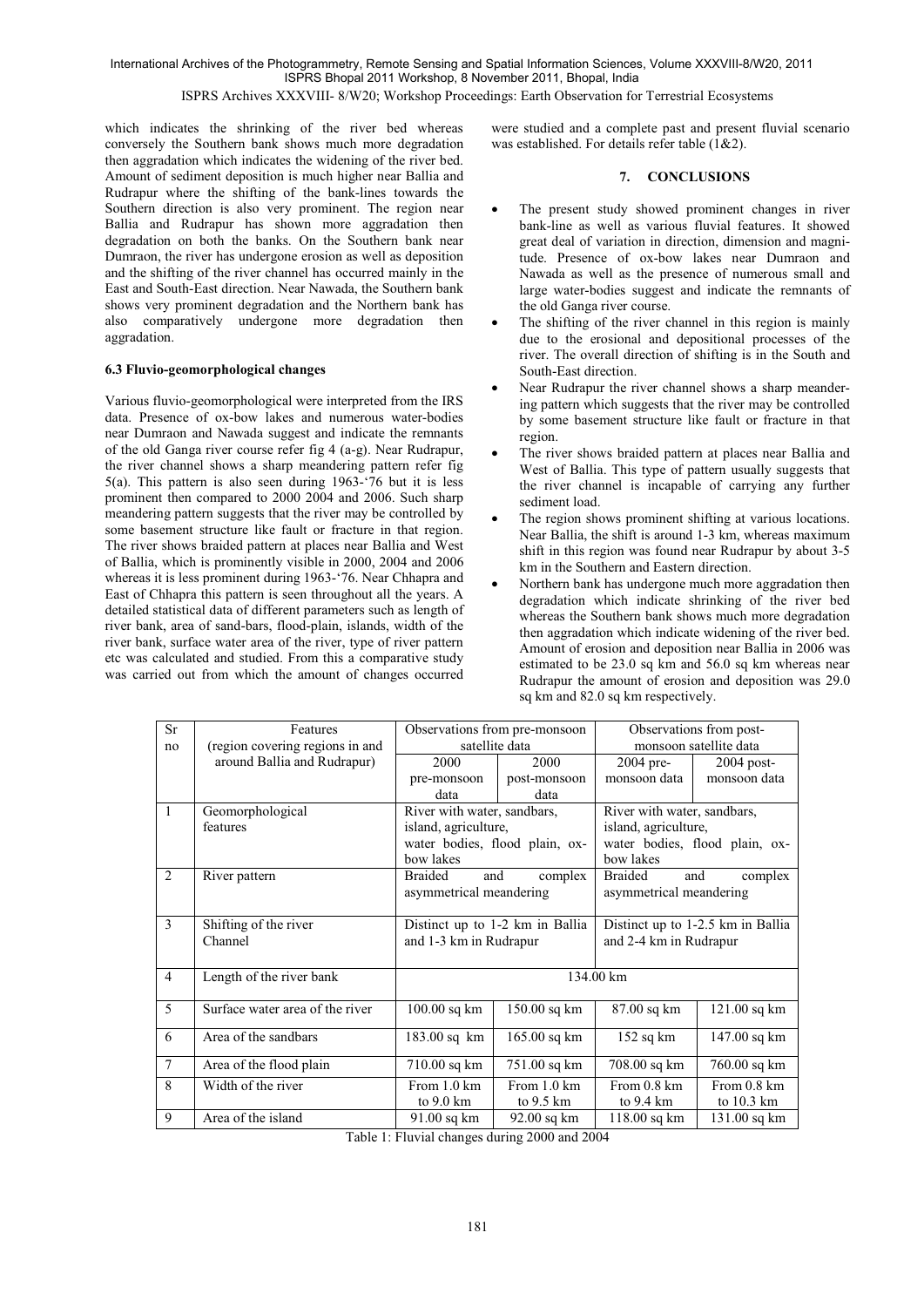International Archives of the Photogrammetry, Remote Sensing and Spatial Information Sciences, Volume XXXVIII-8/W20, 2011 ISPRS Bhopal 2011 Workshop, 8 November 2011, Bhopal, India

ISPRS Archives XXXVIII- 8/W20; Workshop Proceedings: Earth Observation for Terrestrial Ecosystems

| Sr.<br>No.     | Morphological<br>features   | <b>Observations</b><br>near Ballia from | <b>Observations</b><br>near Ballia from | <b>Observations</b><br>near Rudrapur | Observations near<br>Rudrapur from |
|----------------|-----------------------------|-----------------------------------------|-----------------------------------------|--------------------------------------|------------------------------------|
|                |                             | 2006 pre-                               | 2006 post-                              | from 2006 pre-                       | 2006 post-                         |
|                |                             | monsoon satellite                       | monsoon satellite                       | monsoon satellite                    | monsoon satellite                  |
|                |                             |                                         |                                         |                                      |                                    |
|                |                             | data                                    | data                                    | data                                 | data                               |
| $\mathbf{1}$   | Geomorphological            | River with water,                       | River with water,                       | River with water,                    | River with water,                  |
|                | features                    | sandbars, island,                       | sandbars, island,                       | sandbars, island,                    | sandbars, island,                  |
|                |                             | grass/agriculture,                      | grass/agriculture,                      | grass/agriculture,                   | grass/agriculture,                 |
|                |                             | lakes, ox-bow                           | lakes, ox-bow                           | floodplain                           | floodplain                         |
|                |                             | lakes floodplain                        | lakes floodplain                        |                                      |                                    |
| $\overline{2}$ | River pattern               | Typical complex                         | Typical complex                         | Typical complex                      | Typical complex                    |
|                |                             | asymmetrical                            | asymmetrical                            | asymmetrical                         | asymmetrical                       |
|                |                             | meandering                              | meandering                              | meandering                           | meandering                         |
| 3              | Shifting of the             | Shifting of the                         | Shifting of the                         | Distinct and up                      | About 2-5 km                       |
|                | river channel               | river towards N                         | river towards N                         | to 4 km in the S                     | towards the S                      |
|                |                             | and SE about 1-2                        | and SE                                  | direction                            | direction                          |
|                |                             | km                                      | Maximum about                           |                                      |                                    |
|                |                             |                                         | $1-3$ km                                |                                      |                                    |
| 4              |                             |                                         |                                         |                                      | 55 km                              |
|                | Length of the river<br>bank | $45.00$ km                              |                                         |                                      |                                    |
| 5              | Surface water area          | $21.00$ sq km                           | 29.00 sq km                             | 28.00 sq km                          | 36.00 sq km                        |
|                | of the river                |                                         |                                         |                                      |                                    |
|                |                             |                                         |                                         |                                      |                                    |
| 6              | Area of the<br>sandbars     | 52.00 sq km                             | 43.00 sq km                             | 49.00 sq km                          | 35.00 sq km                        |
| $\overline{7}$ | Area of the                 | 260.00. sq km                           | 267.00 sq km                            | 390.00 sq km                         | 384.00 sq km                       |
|                | floodplain                  |                                         |                                         |                                      |                                    |
| 8              | Width of the river          | From 1.3 km to                          | From 1.0 km to                          | From 1.0 km to                       | From 0.6 km to                     |
|                |                             | $5.0 \text{ km}$                        | 5.7 km                                  | 4.6 km                               | 3.5 km                             |
|                |                             |                                         |                                         |                                      |                                    |
| 9              | Area of the island          | 8.00 sq km                              | 40.00 sq km                             | $7.00$ sq km                         | 7.00 sq km                         |
|                |                             |                                         |                                         |                                      |                                    |
|                |                             |                                         |                                         |                                      |                                    |

Table 2: Fluvial changes during 2006

## **REFERENCES**

Arya AS, Shah RD, Muley MV, Desai A and Desai J (2009) Atlas on Fluvial Geomorphology of the Ganga river in Bihar, based on satellite and field observations, Atlas, IV, SAC/RESA/MESG/ESHD/ATLAS/69/ 2009, pp. 3.

Gordon ND, Mc Mahon TA, Finlayson BL, Gippel CJ and Nathan RJ (2004) Stream hydrology: an introduction for ecologists,  $(2<sup>nd</sup> edit)$ , Wiley publications, 267p

Gupta RP (2003) Remote Sensing Geology,  $(2^{nd}$  edit), Springer, 435-439p

Leopold LB, Wolman MG and Miller JP (1995) Fluvial Processes in Geomorphology, (2<sup>nd</sup>edit), Dover publications, INC, New York, 3p.

Muley MV, Shah RD, Desai A and Desai J (2006) Atlas on Fluvial Geomorphology of the Ganga river in Bihar, based on satellite data, Atlas, II, Report,. Report,. SAC/RESIPA/MWRG/ESHD/PR/57/2006, pp 2.

Rao DP (2002) Remote sensing application in geomorphology, International Society for Tropical Ecology, 43 (1)**:** 49-59.

## **ACKNOWLEDGEMENTS**

The authors are thankful to Dr. R.R. Navalgund, Director, Space Applications Centre (SAC) and Dr. B.K. Jain, Principal M.G. Science Institute, for their encouragement and support. We are grateful to Dr. J.S. Parihar, Mission Director, EOAM and Dr. Ajai, Group Director, MPSG/PMD, SAC, for providing all necessary support and guidance.